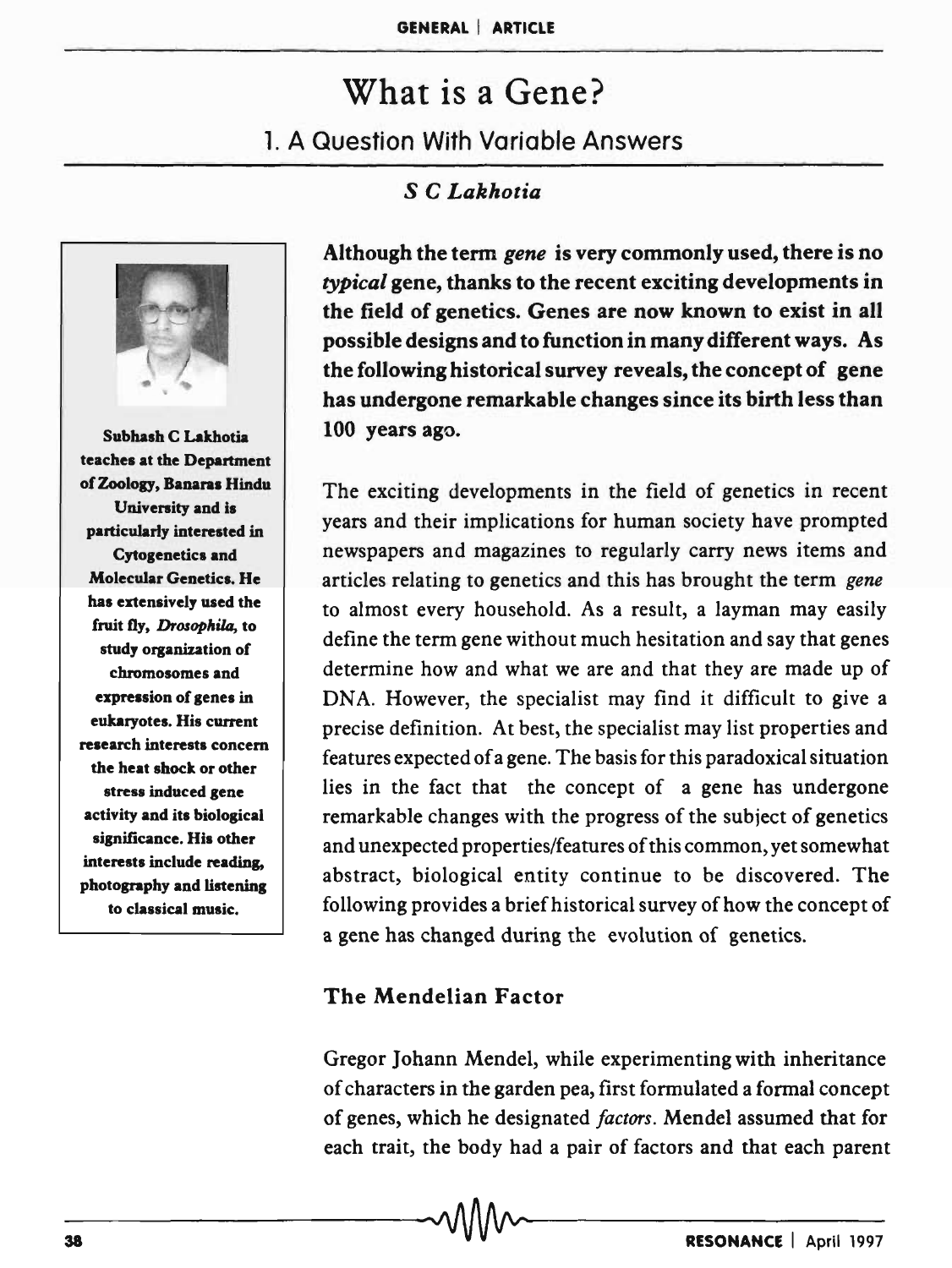contributed one of the pair. Members of the pair could be identical (homozygous) or different (heterozygous). Mendel's factors were presumed to be particulate such that during gamete formation, each gamete received only one of the pair *(segregation)*  and the segregation of different pairs of factors was independent of their parental (maternal or paternal) origin ( *independent assortment).* Since Mendel did not encounter any instance of pairs of factors that did not assort independently, in his concept, each factor was kind of free-floating, each of which through some unknown yet ordered mechanism regularly segregated or separated from its partner and this separation of one pair of factors occurred independent of the other pairs of factors. With the rediscovery of Mendel's principles of inheritance by Hugo de Vries, Evon Tschermark and C Correns in the 1900s, the science of genetics was formally born. By this time, the processes of cell division by mitosis and meiosis were fairly well known and the chromosome behavior during meiosis was seen to be strikingly parallel to the proposed principles of segregation and independent assortment of factors. This led W S Sutton and T Boveri to suggest that Mendel's factors reside on chromosomes. The first major change in the Mendelian concept was the discovery in the first few years of this century by W Bateson and R C Punnet and others of linkage between the factors controlling certain characters so that the inheritance of such characters did not show the expected independent assortment. This was also to be expected on the basis of the chromosomal theory of inheritance (see *Box* 1) since the number of chromosomes (the N or the haploid chromosome number) in any given species was far fewer than the number of characters or traits which were determined by the factors.

## Classical Concept of Gene as a Unit of Function, Mutation and Recombination

Wilhelm Johannsen introduced the term gene in 1909. He preferred it to remain free of any hypothesis about its physical or chemical nature, just as the numbers used in counting have no The production of new combinations of genes or alleles by independent segregation or through the exchange of genetic material between homologous chromosomes by crossing over during meiosis is generally termed recombination.

The linear order of genes on a chromosome and distances between them deduced from genetic recombination is called linkage or genetic map.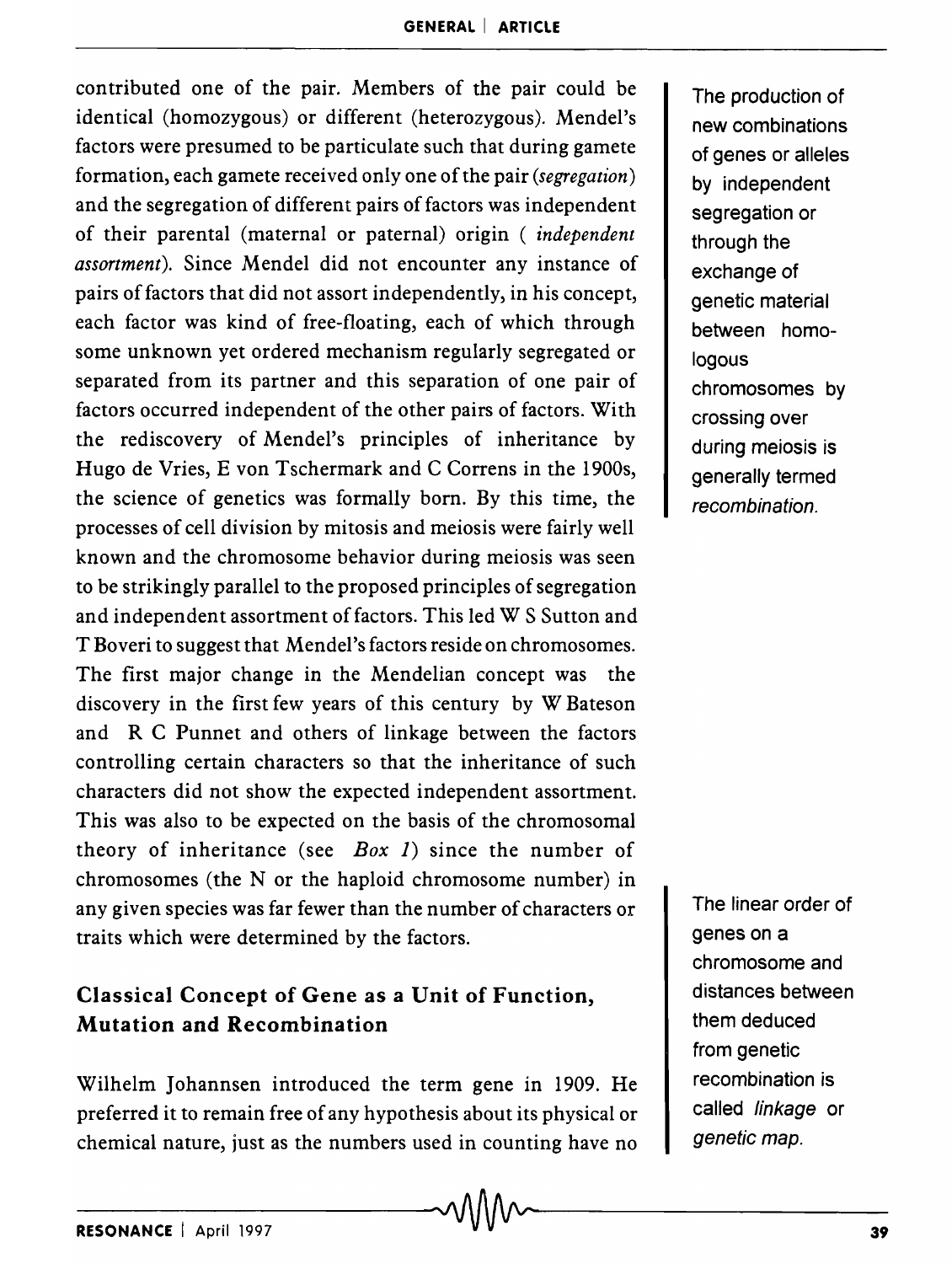Existence of more than two alleles (alternative forms) of a gene in a population of individuals is designated as multiple allelism.

physical or chemical units of their own. Introduction of the tiny fruit fly or *Drosophila melanogaster* for genetic studies by Thomas Hunt Morgan within a few years of the rediscovery of Mendel's laws was a turning point in the young field of genetics since inheritance patterns could now be studied in a much shorter time than was possible with the plant systems used by most others. *Drosophila* completes its life cycle within two weeks and could be very easily reared in large numbers in the laboratory, a pre-requisite for any genetic study. The fruit fly has ever since continued to be the young 'Cinderella' of genetics.

The elegant analysis of inheritance patterns of different traits in *Drosophila* by Thomas Hunt Morgan and his group led to a better definition of a gene. These and other studies also established that different genes controlling different traits are arranged in a linear order on chromosomes. The establishment of this linear order, called linkage maps, in *Drosophila,* maize and other organisms and the discovery of new mutant alleles lent support to the view that the gene is an indivisible unit of transmission, recombination, mutation and function. The view that genes were something like 'beads on a string' also appeared to be supported by microscopic visualization of chromomeres during the pachytene stage of meiosis and by the appearance of special chromosomes, the polytene chromosomes, in the salivary glands of larvae of insects like *Drosophila.* Although the molecular and physical nature of the gene remained unknown, a concrete picture of the gene as a unit of heredity with chromosomes as the material counterpart of genes, emerged in this period. This classical view of a gene was summarized by D Raffel and H J Muller in 1940 in the following words: "In genetic theory, genes have been considered as (1) crossover units

hypothetical segments within which crossing over does not occur; (2) breakage units again hypothetical segments within which chromosome breakage and reattachment do not occur (at any rate not without destruction of one or both fragments); (3) mutational and functional units those minute regions of the chromosomes, changes within one part of which may be so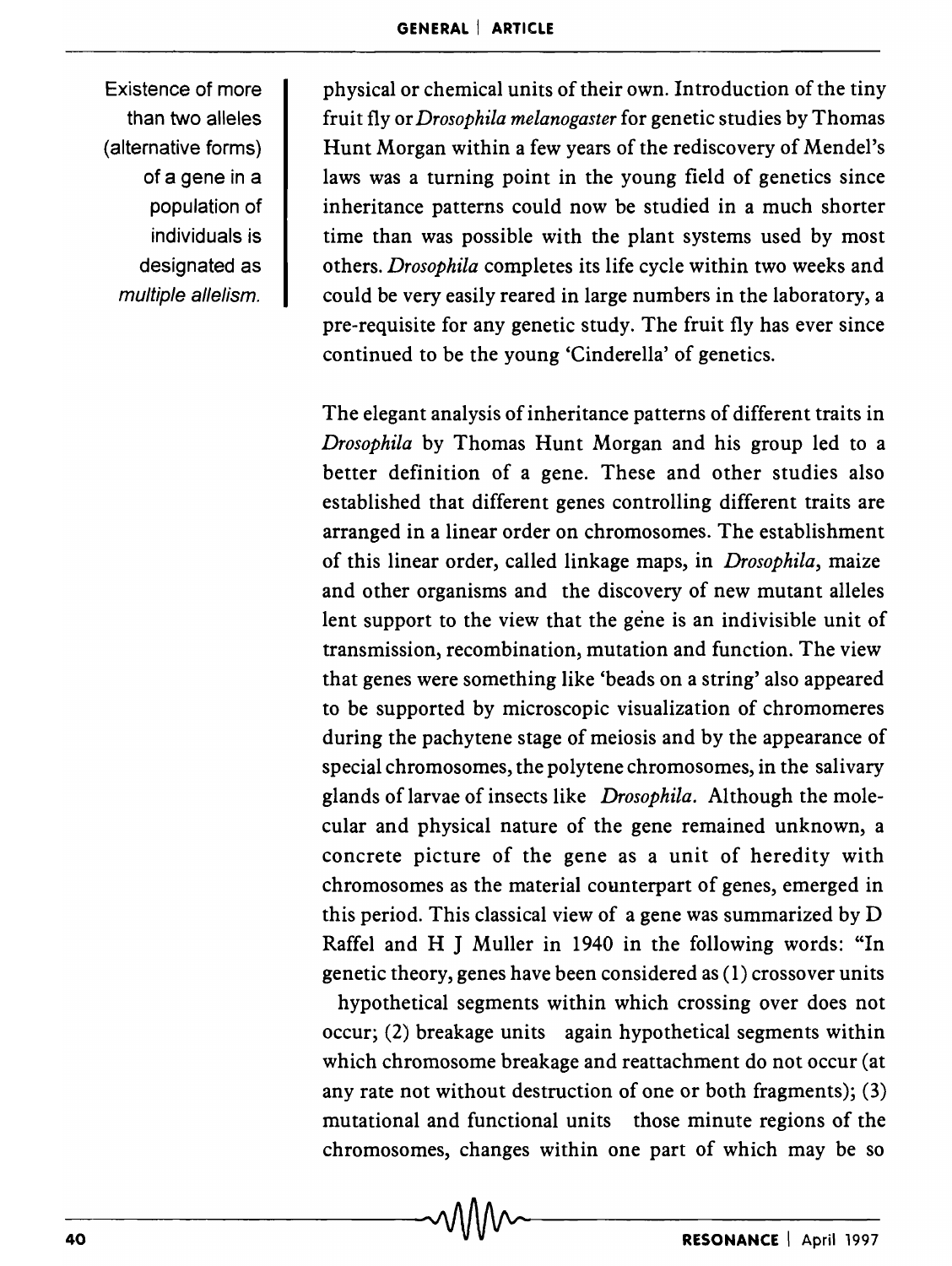

connected with changes in the functioning of the rest of that region as to give rise to the phenomenon of (multiple) allelism; or (4) reproductive units the smallest blocks into which, theoretically, the gene-string could be divided without loss of power of self-reproduction of any part". In simpler terms, this implied that many genes were arranged in a linear order on a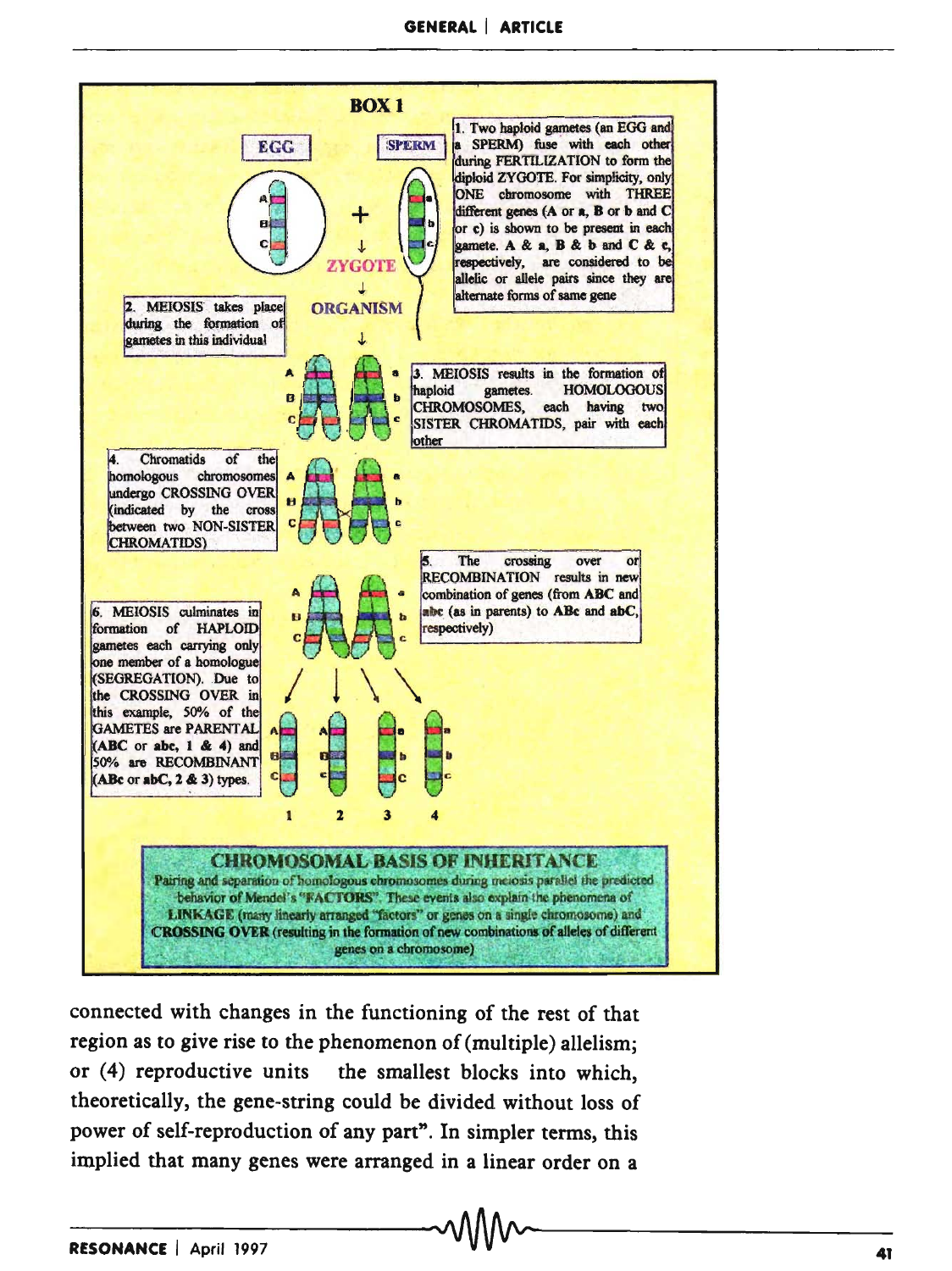The gene was proposed to be an indivisible unit of transmission. recombination. mutation and function with the different linked genes believed to be arranged on a chromosome like beads on a string.

given chromosome and that a given gene controlled a specific function; a given gene was believed to mutate as a whole rather than its sub-parts mutating separately; finally and most importantly, during meiosis, the chiasmata or crossing over (recombination) was believed to occur between two adjacent genes (inter-genic recombination) rather than within the 'boundary' of a given gene (intra-genic recombination).

George Beadle and Edward Tatum initiated interesting experiments with the bread mold, Neurospora crassa, with a view to correlate mutations in genes with specific biochemical changes in cells. They analyzed mutants of Neurospora that needed the culture medium to be supplemented with a specific nutrient for growth. Such mutants are termed as auxotrophs compared to the wild type prototrophs which can grow without such nutrient supplements. The well known 'one gene one enzyme' hypothesis of Beadle and Tatum (see Box 2) also reflected the classical view

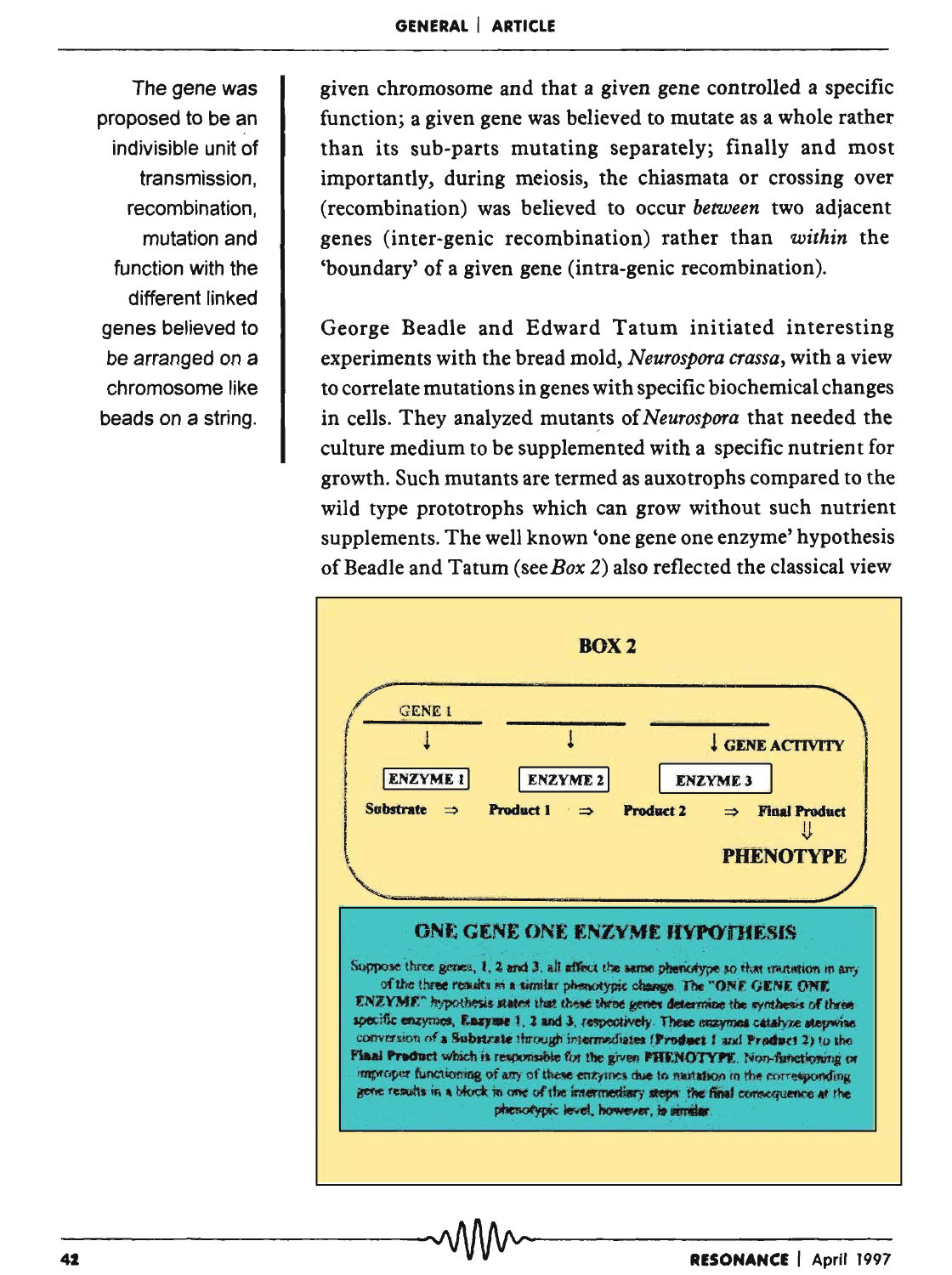

of a gene as the unit of function, recombination, mutation and transmission.

With a gene being the unit of function, an individual heterozygous for two mutant alleles of the same gene was expected to have only a mutant, but not a wild type phenotype due to the absence of complementation between alleles (Box 3). Likewise, heterozygotes for two mutant alleles were not expected to generate a wild type allele by recombination due to the absence of recombination within a gene. However, some developments in the 1940s and 50s were already becoming incompatible with the above classical view since intra-genic recombination (i.e., recombination between two mutant alleles) and intra-genic

Asking the right question is the most important step in any search or research.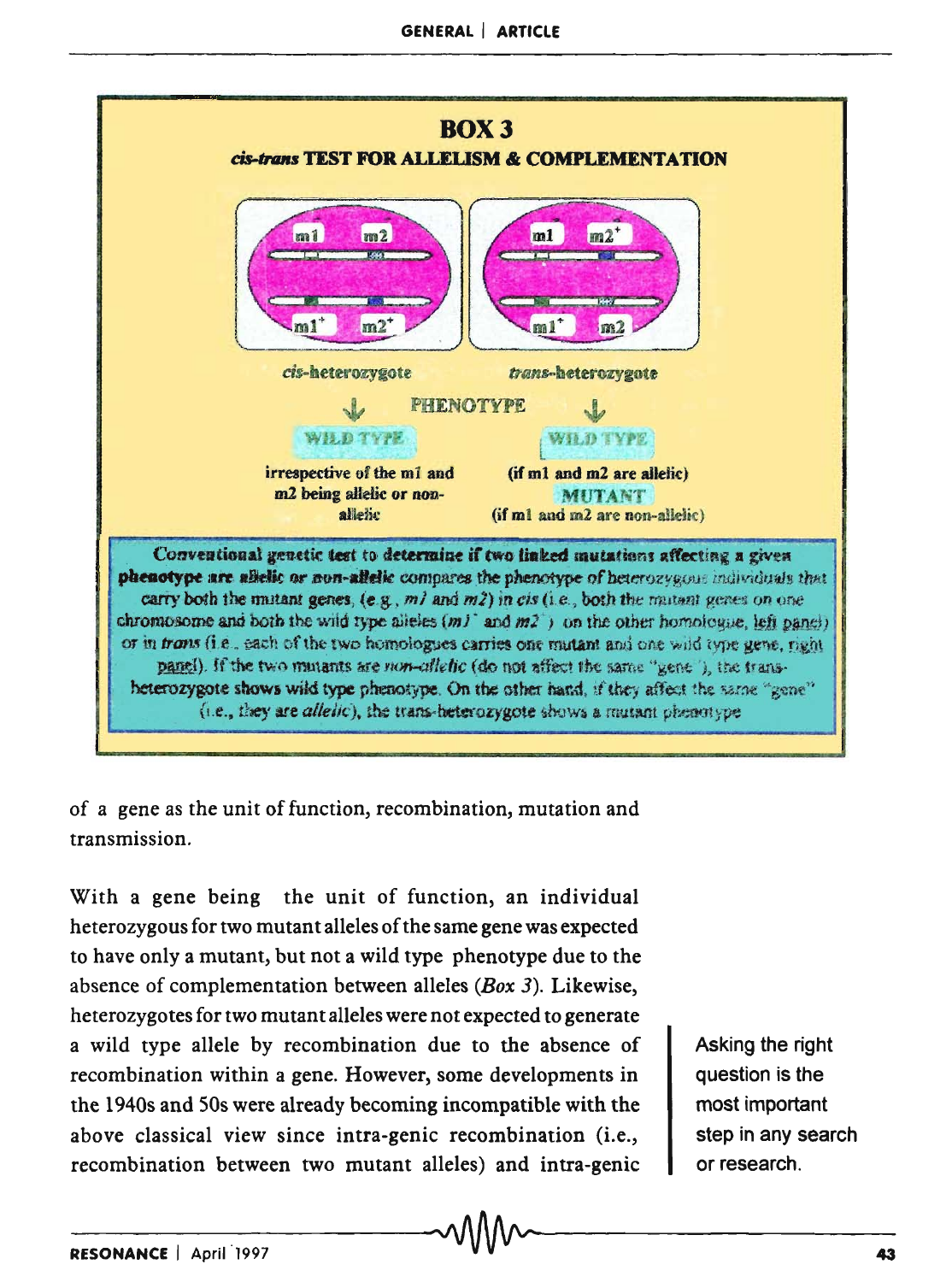Seymour Benzer's elegant studies on the *rII* locus of T4 bacteriophage finally established that a gene may contain more than one functional unit and as many units of recombination and mutation as the bases comprising that 'gene'.

complementation (i.e., production of a wild type phenotype when an individual carried two different mutant alleles of the same gene) were demonstrated to occur in at least some cases of multiple allelic series. These suggested that a gene was further divisible. Such results led E B Lewis in 1948 to coin the term *pseudoalleles* for those alleles that could recombine to generate a wild type allele but could not complement functionally to give rise to wild type phenotype.

## **Fine Structure of Gene Reveals it to be Divisible in Sub-parts**

A very significant change that happened around the 40s was the increasing interest of physicists and chemists in biological processes with a view to explain the biological world in terms of the laws of material sciences. Now the genes had to be viewed in terms of their physical and chemical dimensions and properties rather than remain merely as conceptual entities like arithmetic numbers. The discovery of DNA as the genetic material through the experiments of 0 T Avery, C MacLeod and M McCarty and later of A D Hershey and M Chase provided the needed boost in the quest for the physical and chemical bases of the biological inheritance. Within a few years, J D Watson and F H C Crick proposed their famous double helix model for the DNA structure. Now specific questions about the mechanistic aspects of a gene's function like their duplication, control of phenotypic characters, mutation and recombination and other properties could be asked. As is often stated, asking the right question is the most important step in any search or research; scientists did not miss available opportunities and obviously very rapid progress was made in the following years.

Seymour Benzer, working at the California Institute of Technology in USA, with his elegant studies on the *TIl* locus of T4 bacteriophage finally established in the 50's that the gene is divisible in all of its three major properties. Benzertook advantage of the rapid multiplication of bacteriophages to obtain large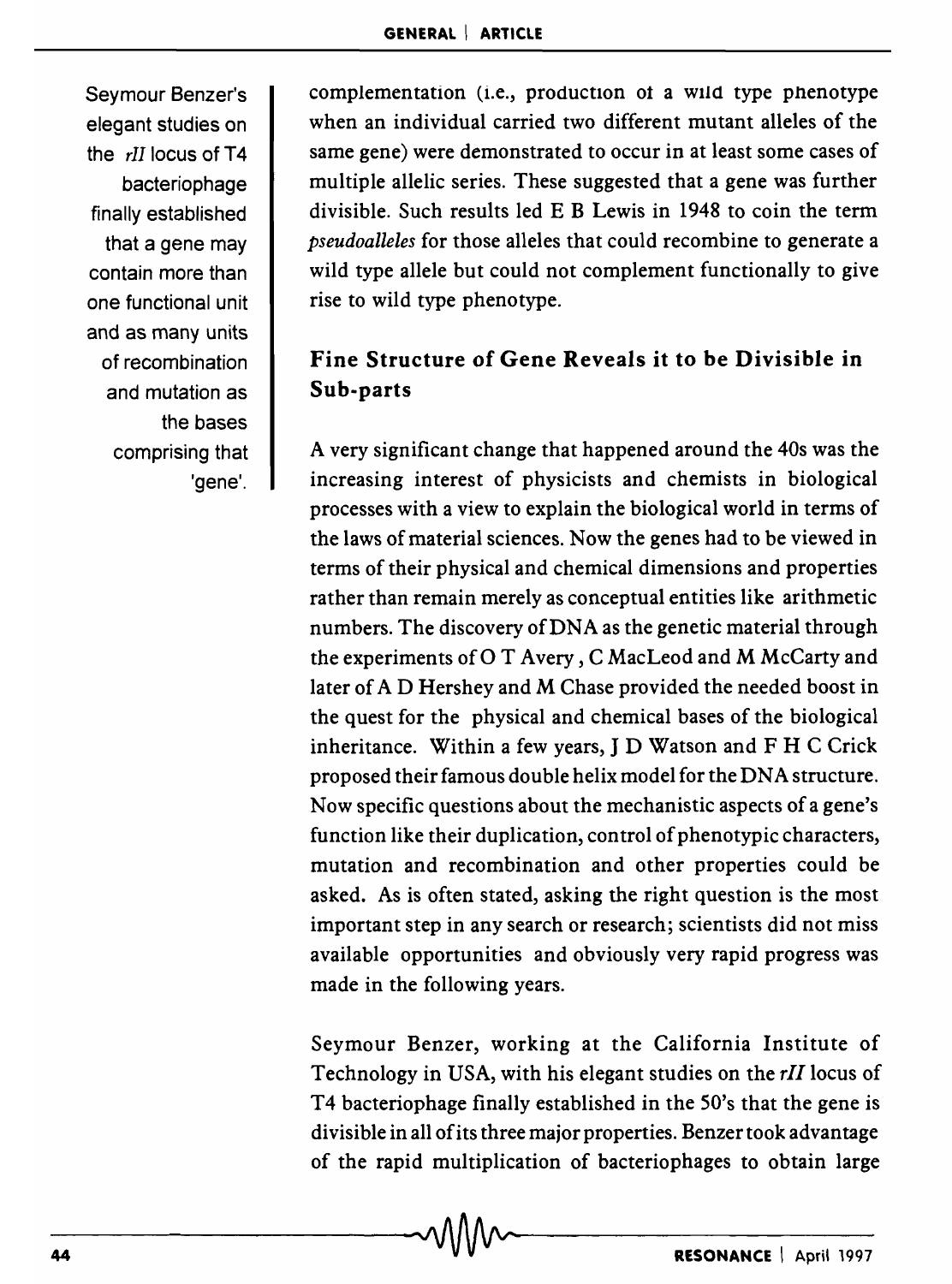

numbers of progeny phages and a very convenient selection system to identify even extremely rare phenotypes. Benzer collected a very large number of mutants (point mutations as well as deletions) at the rII locus that displayed rapid lysis (causing lysis of more bacterial cells in a given unit of time and therefore, producing larger plaques on a bacterial lawn) and limited host-range phenotypes (the mutants are able to infect the B strain of  $E$ . coli but not the K12 strain while the wild type phages can multiply in both strains). To find out if two different rII mutant alleles could complement each other's defects, he infected the same K12 cell of E. coli with the two rII mutant phages and examined if the K12 cell was lysed. Benzer argued that if the cell was lysed, the two mutants affected different functional units of therII gene but if the cell was not lysed they belonged to the same functional unit  $(Box 4)$ .

A mutation event does not affect a gene as a whole but only a sub-part of it and parts of two defective genes can be recombined to generate a functional wild type allele.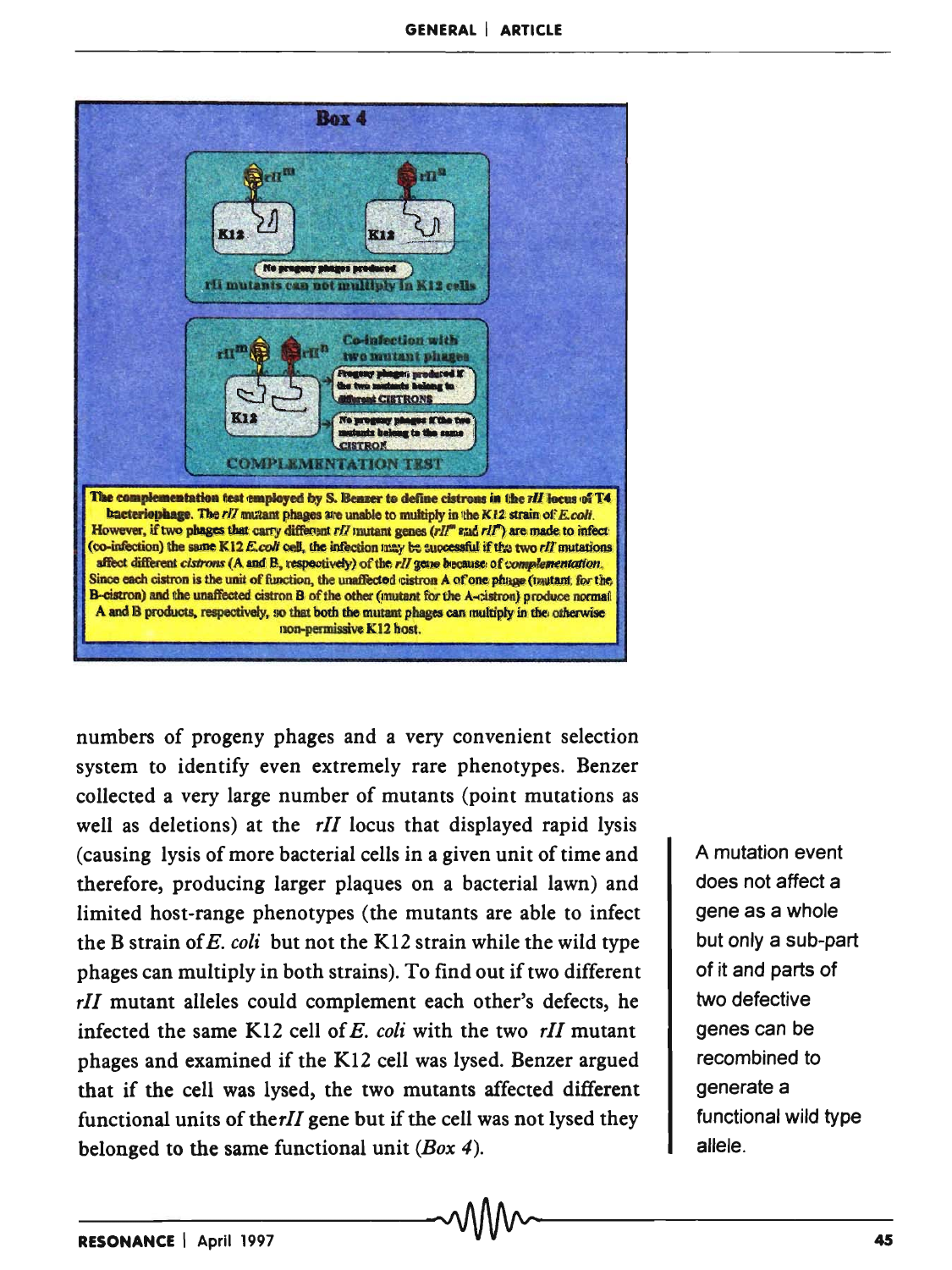

Benzer coined the term cistron for such functional units within a gene. To ascertain if two different mutants mapping within the rII locus could recombine, he allowed infection of a B strain cell of E. coli with the two mutant phages: if the two mutants affected different locations within the same gene and if intra-genic recombination could occur between these locations, Benzer argued that such recombination would generate 50% phages that are wild type  $(Box 5)$ .

Benzer demonstrated the occurrence of such recombination by allowing the progeny phages to infect K12 cells. He found that